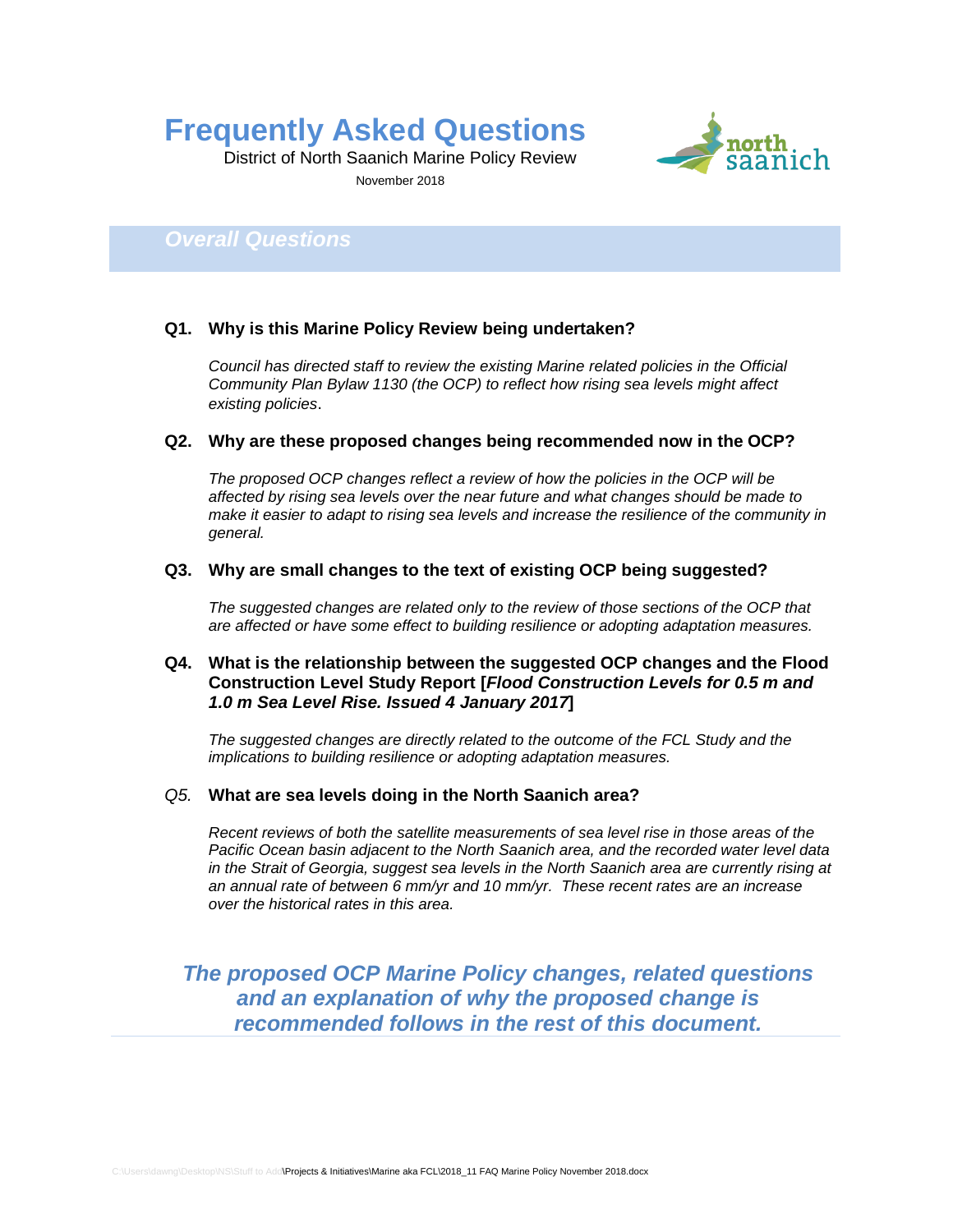*Proposed Change is described in: Chapter 3 of the Marine Policy and Guideline Recommendations report*

## **Q6. Why are changes recommended to the present definition of Environmentally Sensitive Areas (OCP Section 3.1)**

*Environmentally sensitive areas, such as tidal marshes or beach areas are increasing*  recognized as providing valuable services by reducing the wave energy at the shoreline *behind these features. Conservation or enhancement of these areas will be beneficial to the provision of community resilience or adaptation opportunities, while at the same time preserving their important natural services.*

#### **Q7. Why is the Shoal Harbour Migratory Bird Sanctuary being introduced now into the OCP? (OCP Section 3.1)**

*The Shoal Harbour Migratory Bird Sanctuary is one of the oldest migratory bird*  sanctuaries in Canada and is located in one of the most vulnerable areas of the District of *North Saanich, which is exposed to a coastal flooding hazard. Specifically including it into the OCP recognizes its importance as an Environmentally Sensitive Area and the role it can play in building community resilience or adaptation opportunities in the Tsehum Harbour area.*

#### **Q8. What types of modifications in Environmentally Sensitive Areas could assist in building resilience to the effects of Sea Level Rise?**

*Enhancing the beaches and tidal marshes in these areas can contribute to the absorption of wave energy during coastal flood events, while still providing valuable marine habitat. These types of works will make the adjacent areas of the District of North Saanich less exposed to the risks of flooding during coastal flood events.*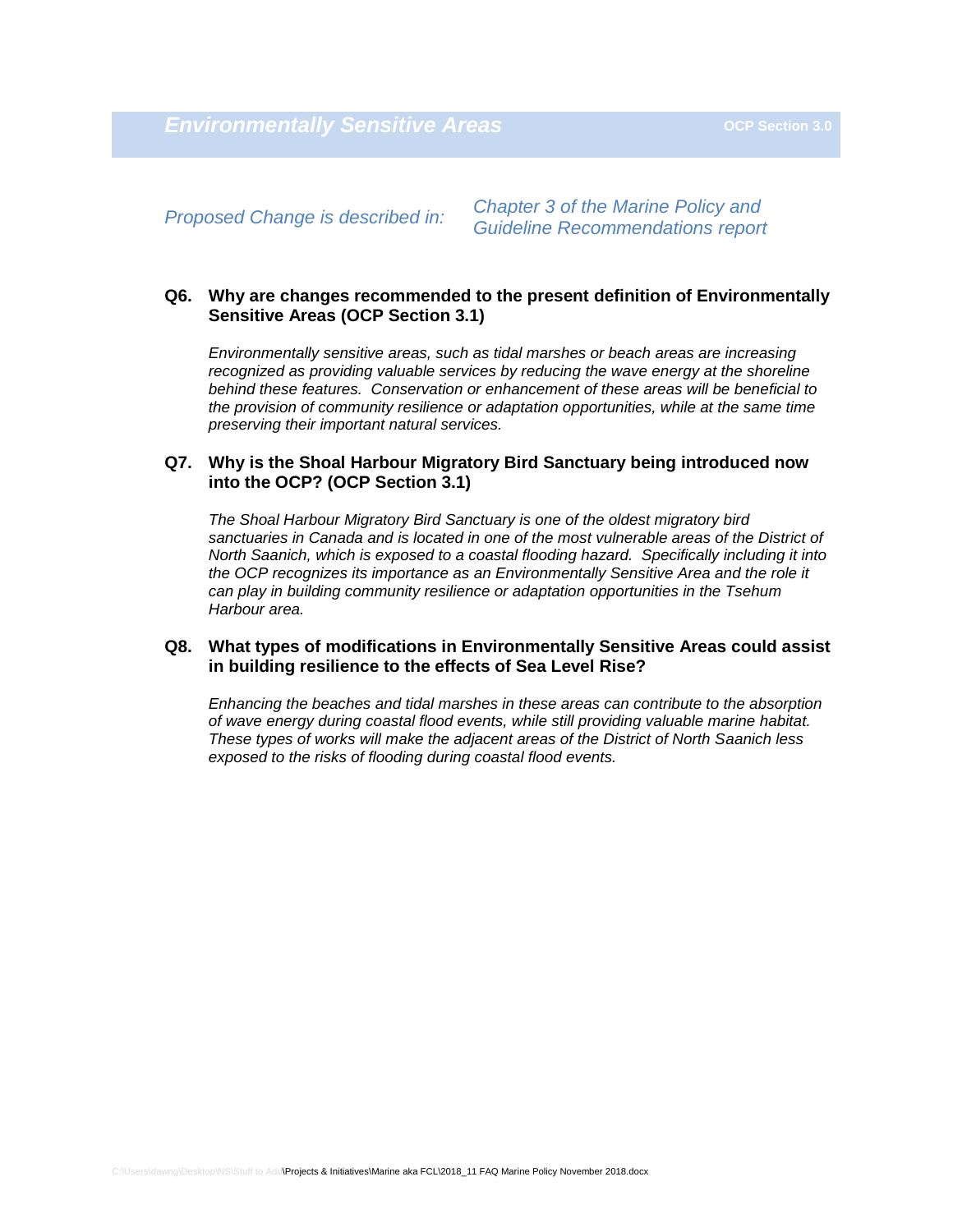*Proposed Change is described in: Chapter 3 of the Marine Policy and Guideline Recommendations report*

#### **Q9. What type of works would be considered on a rocky shore to limit coastal flood effects?**

*Along many of the rocky shores of the DNS waterfront, shown in Schedule G of the OCP bylaw, the rocky shoreline is low lying and supports an erodible bluff. As sea levels rise the toe of the bluff will be exposed to erosion by wave action, which could threaten the safety of a building close to the top of the bluff.*

*This proposed change would allow appropriately designed protection works at the toe of the bluff on the rocky shoreline.*

#### **Q10. How would this be administered by the District of North Saanich?**

*This will be addressed in the District of North Saanich Zoning Bylaw 1255 review.*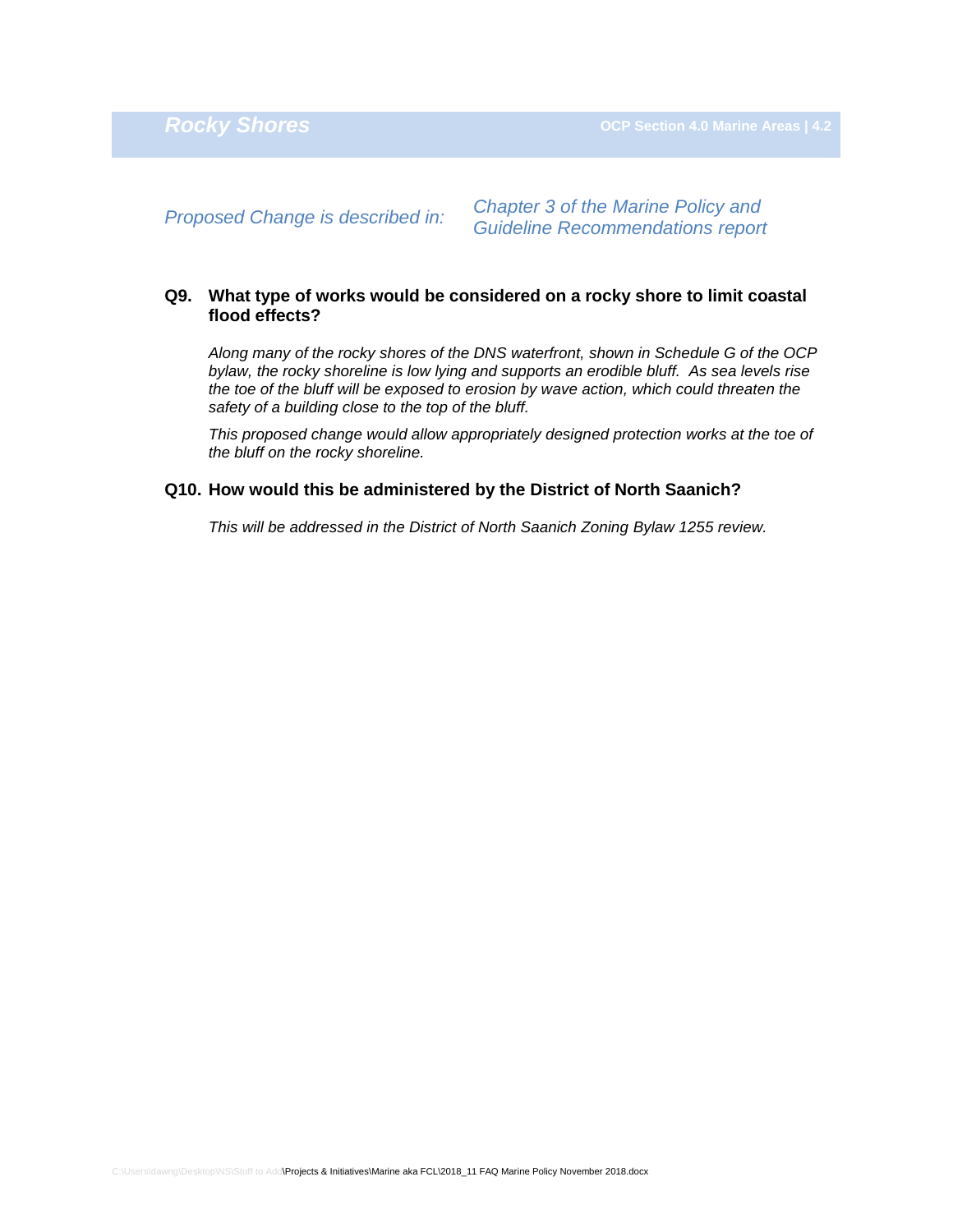*Beach Shores - Drift Sector Beaches*

*Proposed Change is described in: Chapter 3 of the Marine Policy And Guideline Recommendations report*

#### **Q11. What is a Drift Sector Beach?**

*A Drift Sector Beach is a beach that is long enough that there is a source of sediment on the beach, a transport pathway for sediments to move due to waves and currents and an area where the transported sediments can accumulate. The beach shoreline in Bazan Bay is an example of a Drift Sector Beach in the District of North Saanich.*

#### **Q12. What type of works could preserve the shoreline character and limit coastal flood related effects?**

*Examples of works that could preserve the shoreline character and limit coastal flooding on a Drift Sector Beach would include: beach nourishment, removal of bulkheads or seawalls to restore upland sediment supply, installation of low beach sill structures, combined with the supply of beach material to maintain a beach crest berm.*

#### **Q13. Does the OCP allow property owners to undertake works below the existing Natural Boundary?**

*Works below the Natural Boundary would have to be reviewed and approved by both Provincial and Federal approval and permitting agencies. This proposed change to the OCP would provide a basis for District of North Saanich support for an application.*

#### **Q14. How would work below the Natural Boundary be administered by the District of North Saanich?**

*Planning staff will work with property owners to ensure Federal and Provincial regulations and District policies are followed.*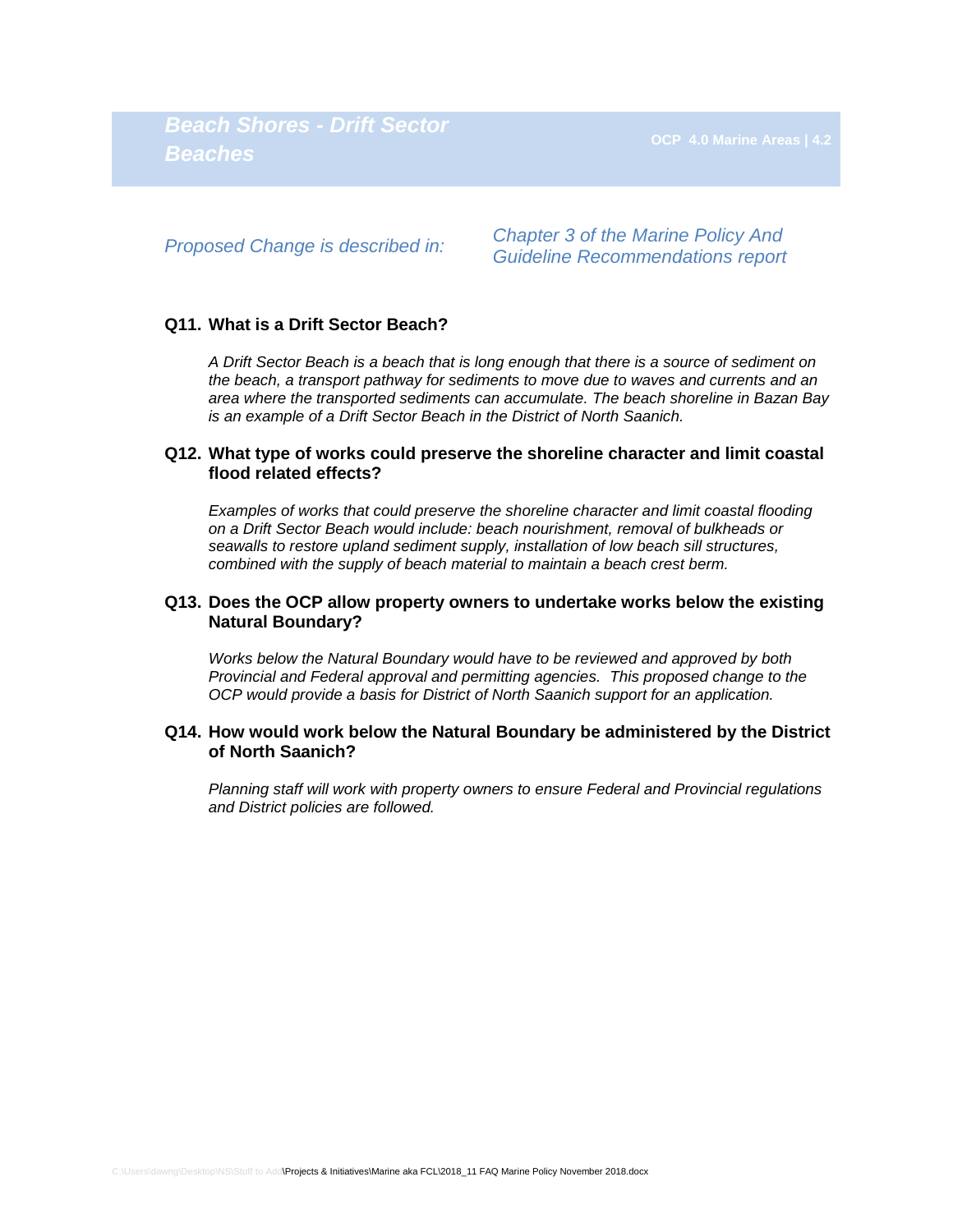*Beach Shores - Pocket Beaches* **OCP 4.0 Marine Areas | 4.2** 

*Proposed Change is described in: Chapter 3 of the Marine Policy And Guideline Recommendations report*

#### **Q15. What is a Pocket Beach?**

*A Pocket Beach is a beach that is contained between two bedrock headlands or outcrops that essentially functions as a closed system in terms of the transport of beach sediments by waves or currents.*

#### **Q16. What type of works could preserve the shoreline character and limit coastal flood related effects?**

*Examples of works that could preserve the shoreline character and limit coastal flooding on a Pocket Beach would include: beach nourishment, the provision of beach materials to form a beach crest berm or the removal of bulkheads and seawalls to restore upland sediment supply.*

#### **Q17. Does the OCP allow property owners to undertake works below the existing Natural Boundary?**

*Works below the Natural Boundary would have to be reviewed and approved by both Provincial and Federal approval and permitting agencies. This proposed change to the OCP would provide a basis for District of North Saanich support for an application.*

#### **Q18. How would work below the Natural Boundary be administered by the District of North Saanich?**

*Planning staff will work with property owners to ensure Federal and Provincial regulations and District policies are followed.*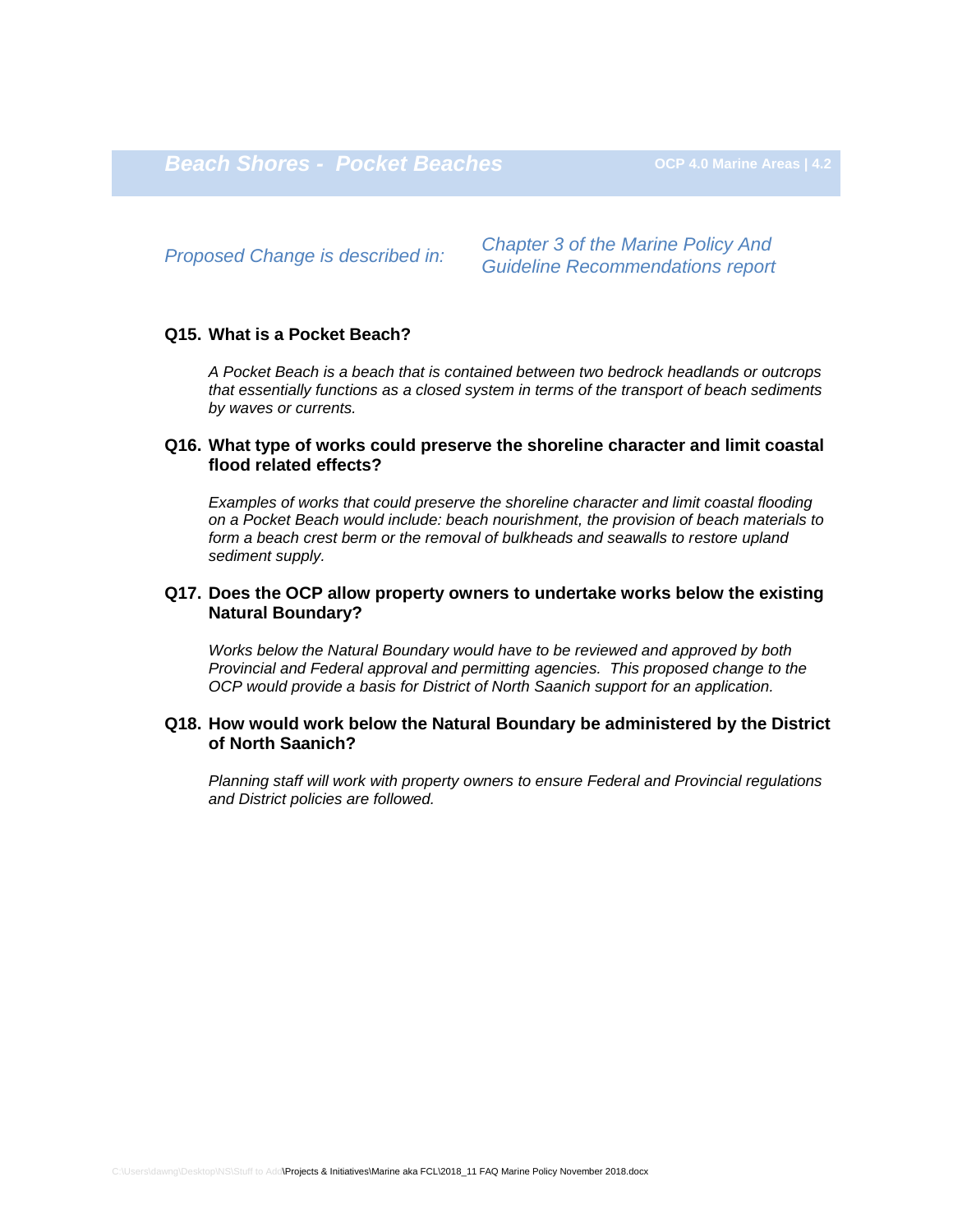*Proposed Change is described in: Chapter 3 of the Marine Policy And Guideline Recommendations report*

#### **Q19. What are Mudflats, Marshes and Delta Shores?**

*The sheltered areas of Tsehum Harbour are examples of mudflat and marsh areas in the District of North Saanich. These areas are indicated on Schedule G of the OCP. Delta Shores are located at the mouth of creeks that discharge into the sea and examples can be found at the mouth of Reay Creek and Chalet Creek. These areas are indicated on Schedule G of the OCP.*

#### **Q20. What type of works could preserve the shoreline character and limit coastal flood related effects?**

*Examples of works that could preserve the shoreline character of Mudflats or Marshes would include: restoration of salt marshes, removal or modification of bulkheads or seawalls to minimize wave reflections or the installation of subtidal reefs or berms to reduce erosion of mudflats by waves during storms.*

#### **Q21. Does the OCP allow property owners to undertake works below the existing Natural Boundary?**

*Works below the Natural Boundary would have to be reviewed and approved by both Provincial and Federal approval and permitting agencies. This proposed change to the OCP would provide a basis for District of North Saanich support for an application.*

#### **Q22. How would this be administered by the District of North Saanich?**

*Planning staff will work with property owners to ensure Federal and Provincial regulations and District policies are followed.*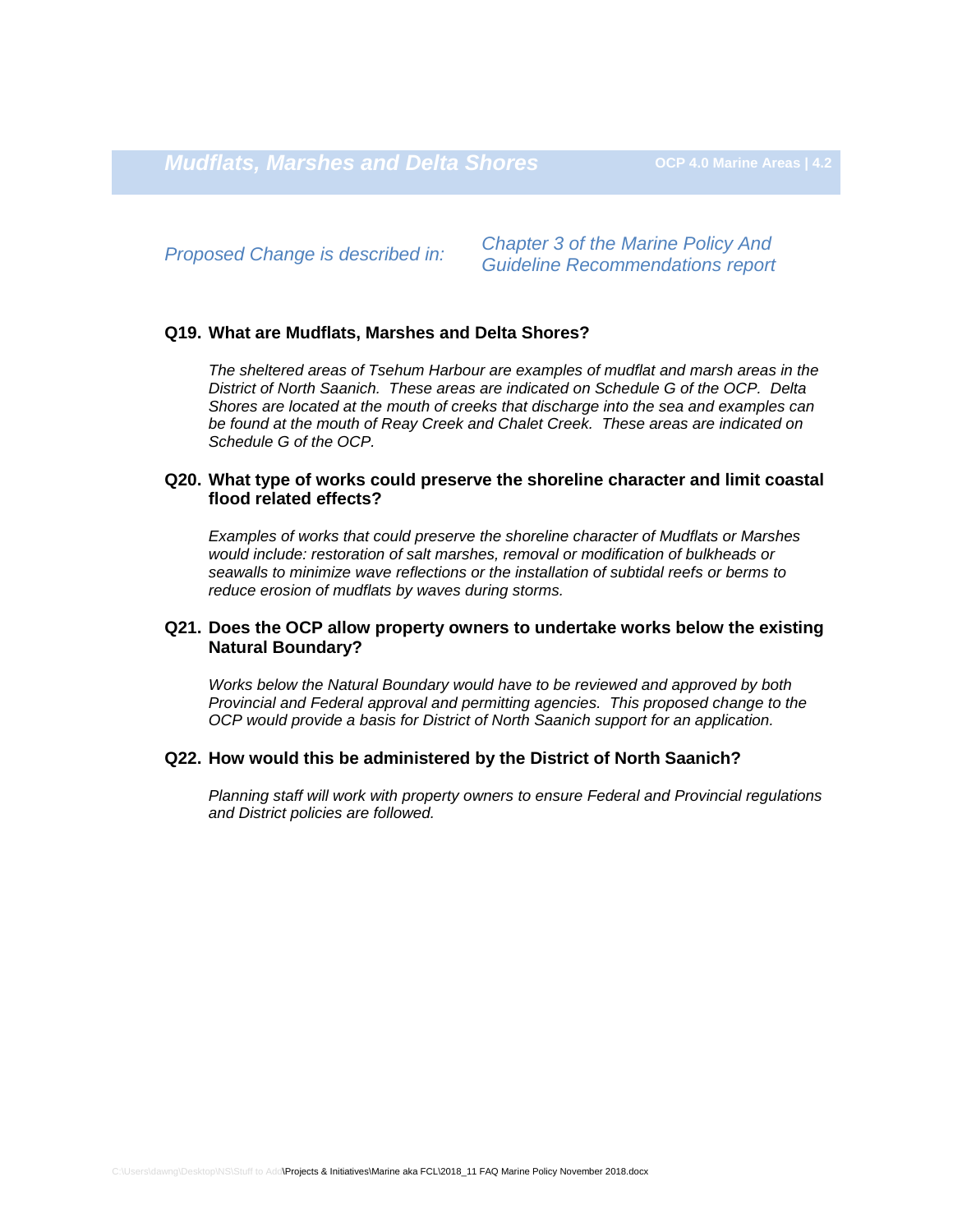*Proposed Change is described in: Chapter 3 of the Marine Policy And Guideline Recommendations report*

#### **Q23. Why are changes to the sensitive natural areas of a residential development now being allowed?**

*There are many parcels of land around the shoreline of the District of North Saanich where the parcel is exposed to coastal flooding either directly from the parcel shoreline or indirectly from adjacent land parcels. The proposed changes are intended to allow slope adjustments, in particular, to direct flooding away from existing buildings or from adjacent properties.*

#### **Q24. What type of changes to existing slopes will be considered to help reduce the effects of coastal flooding?**

*Changes in slope that direct coastal flooding towards the shoreline of the property might be considered as appropriate. Changes in utility corridors or driveways that assist in minimizing the effects of coastal flooding might be considered as appropriate.*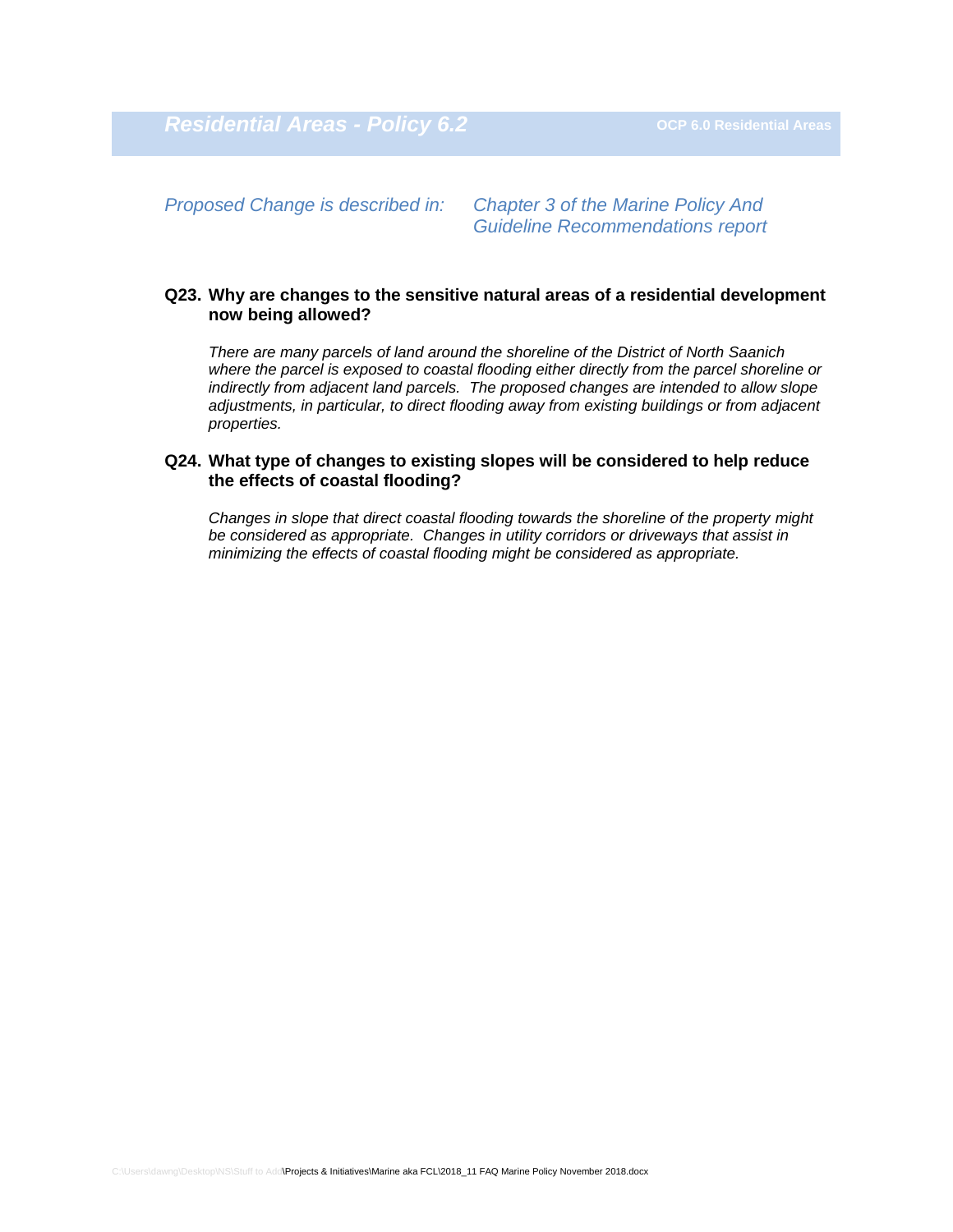*Roads and Servicing - Policy 11.1 and 11.2* **OCP 11.0 Roads and Servicing**

*Proposed Change is described in: Chapter 3 of the Marine Policy And Guideline Recommendations report*

#### **Q25. Why should Developments consider sea level rise for the placement and construction of roads on Developments?**

*Roads provide important connections both to and within Developments during flooding events. These connections should continue to be accessible during future coastal flooding events.*

*Roads and Servicing - Policy 11.3* **OCP 11.0 Roads and Servicing** 

*Proposed Change is described in: Chapter 3 of the Marine Policy And Guideline Recommendations report*

#### **Q26. Why should existing services consider sea level rise adaptation measures?**

*Existing services are presently exposed to the effects of coastal flooding in some locations in the District of North Saanich. This change is intended to make it clear that some expansion outside of the Servicing Area will be considered if the reason is to make those services resilient to the effects of coastal flooding.*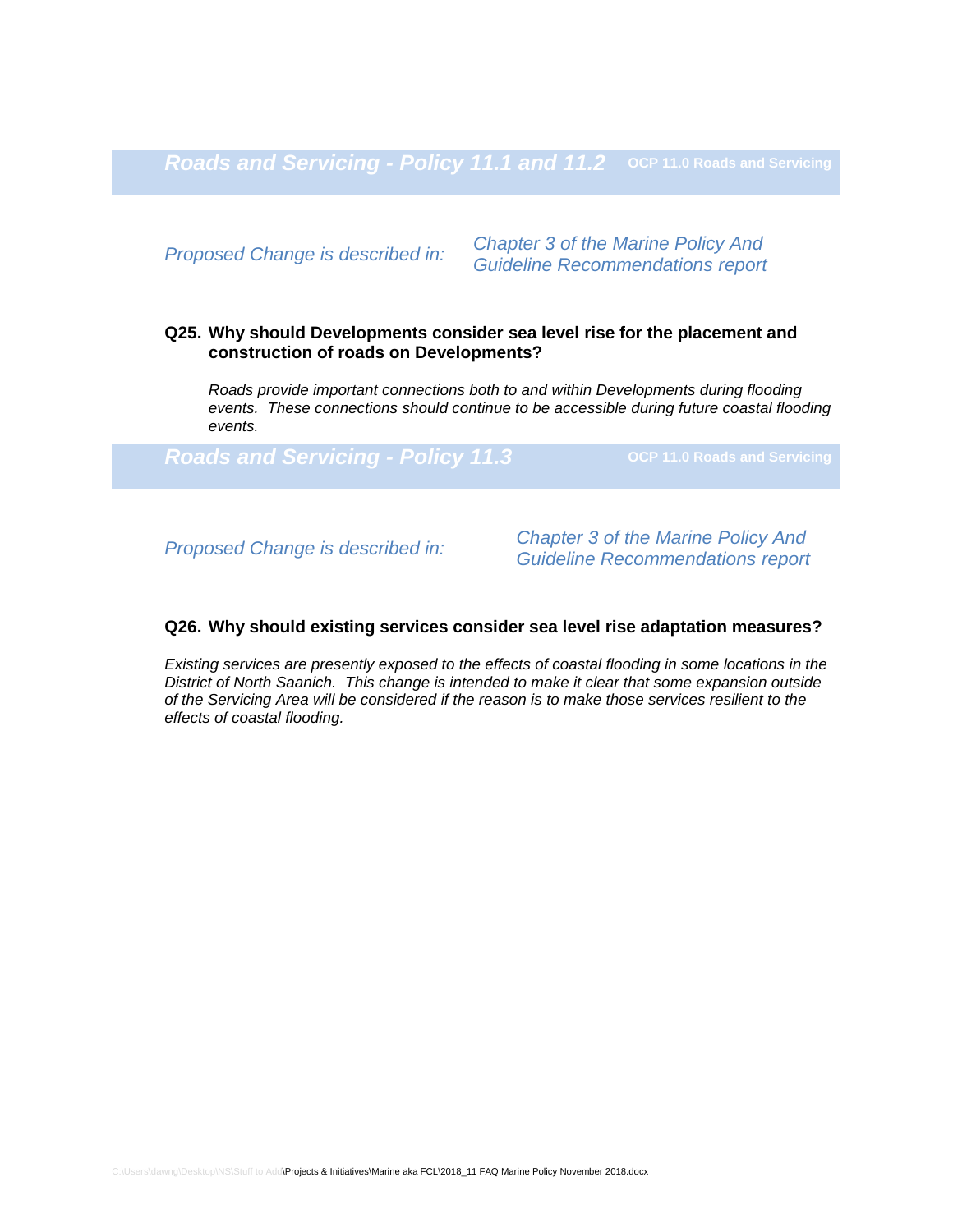**General Development Policies CEP 12.0 OCP 12.0 OCP 12.0** 

*Proposed Change is described in: Chapter 3 of the Marine Policy And Guideline Recommendations report*

#### **Q27. Why should General Development Policies consider coastal flooding and incorporate adaptation measures?**

*These policies are applicable to all land uses in the District of North Saanich and coastal flooding and the adaptation of land use in the District will be an important factor in many aspects of the future development of the District.*

#### **Q28. What would be appropriate adaptation measures that might be considered as consistent with these General Policies?**

*Design and construction of new developments to meet the Flood Construction Levels and setbacks in Bylaw 1439 - Coastal Flood Mitigation Bylaw is an important and effective first step.*

#### **Q29. How would these General Development Policies be administered by the District of North Saanich?**

*These General Policies would become part of a DP application review process if applicable.*

#### **Q30. Do these policies apply to existing Developments in the District of North Saanich?**

*The policies apply to new Developments except when an existing development intends to expand the existing habitable space as described in Bylaw 1439 – Coastal Flood Mitigation Bylaw.*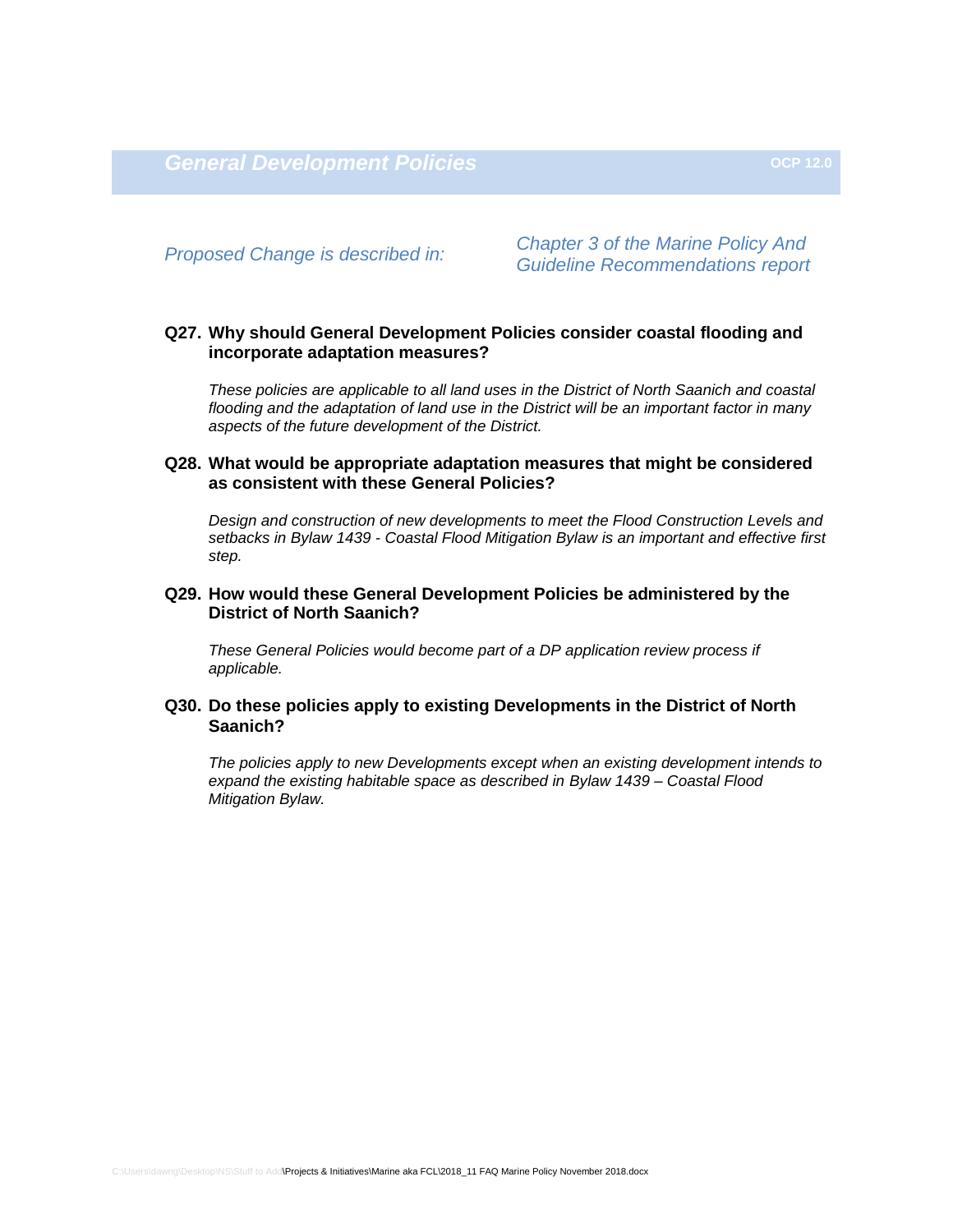# **Special Development Areas COVID-13.0 OCP Section 13.0**

*Proposed Change is described in: Chapter 3 of the Marine Policy And Guideline Recommendations report*

#### **Q31. Why are two new Special Development Areas being proposed?**

*The two proposed areas, Tsehum Harbour area and the Lochside – McTavish area are significantly affected by expected sea level rise effects. Designation as a Special Development Area will allow the future development of these areas to be guided in an innovative manner that can be expected to accommodate sea level rise effects in a manner that benefits the communities in these areas.* 

## **Q32. Why should the two new Special Development Areas be created now?**

*New developments will have a service life that extends well into the time frame when sea*  level rise related effects will influence the communities. Creation of the Special *Development Areas now will allow the development of specific land use policies in these areas that can guide appropriate development.*

#### **Q33. What does designation as a Special Development Area imply?**

*Designation as a Special Development Area will start the beginning of a consultation process for the particular area and that provides the flexibility that best suits the neighbourhood and individual properties in the neighbourhood. Special studies for the specific area will be required.*

#### **Q34. How will the Special Development Area be rezoned?**

*The Special Development areas will be rezoned using a Comprehensive Development Zoning Bylaw upon consideration of each future development application.*

#### **Q35. How will the Tsehum Harbour SDA be coordinated with the adjacent areas in the Town of Sidney?**

*The District of North Saanich will invite the Town of Sidney to participate as a stakeholder*  in the development of the Tsehum Harbour Special Development Area as will the Shoal *Harbour Bird Sanctuary society so that the SDA can be consistent across the municipal boundaries and the existing Shoal Harbour Sanctuary Area*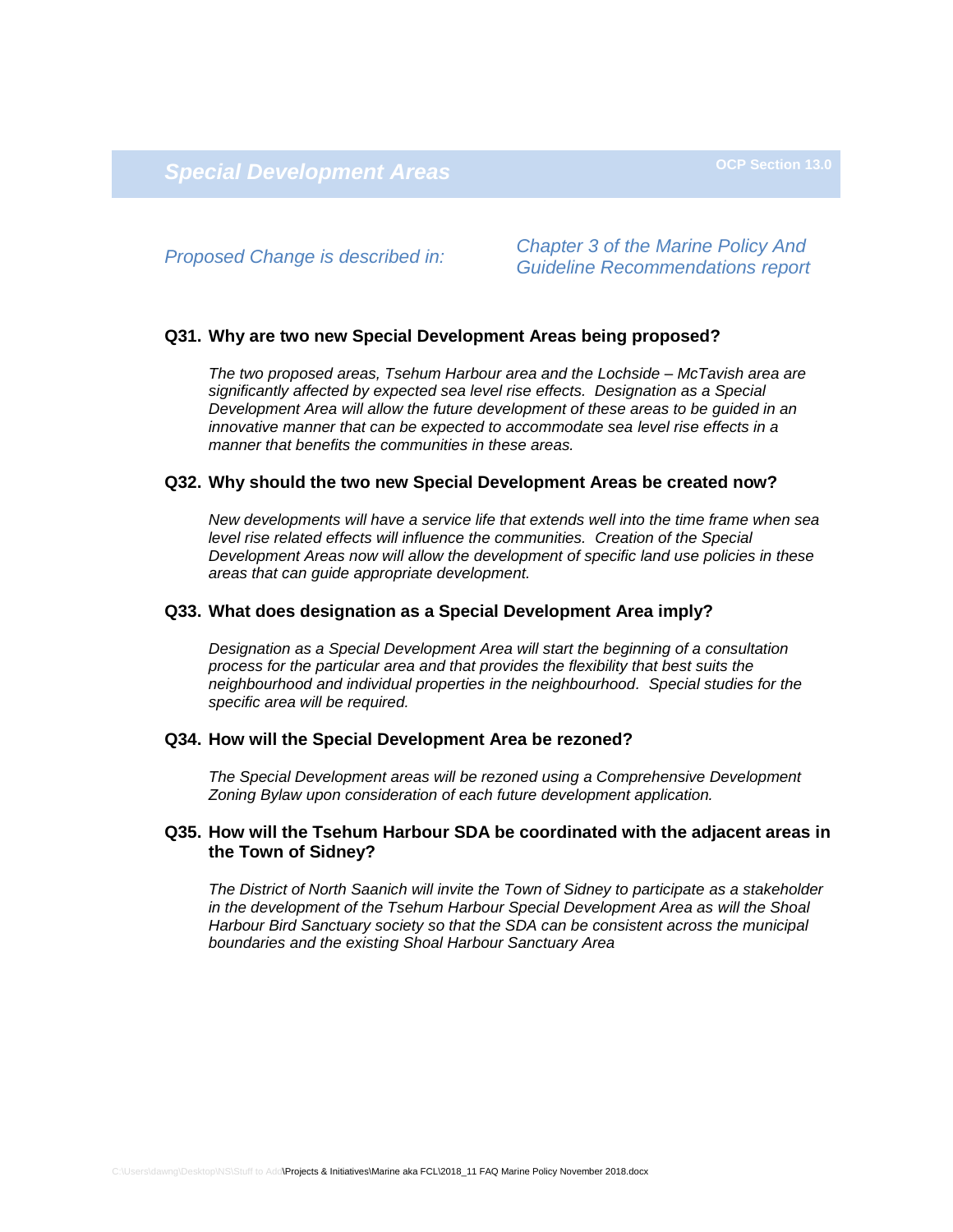*NOTE: The Sea Level Rise Coastal Flood Hazard Area DPA, which was proposed in the Marine Policy And Guideline Recommendations report, since January 2017, has been withdrawn.*

#### **Q36. Why is the proposed DPA no longer recommended?**

*The - Sea Level Rise Coastal Flood Hazard Area DPA – will be replaced by a Bylaw to Mitigate Coastal Flood Hazards. Development Permit Areas are guidelines for development and are adopted by local governments when there is no specific information and reports from experts are required. The District of North Saanich has acquired specific FCL information through the FCL Study report. This different approach, which is consistent with the Provincial Guidelines – Flood Hazard Area Land Use Management Guideline (FHALUMG), Amended 1 January 2018, is proposed.*

*General Exemptions for a Development Permit OCP 14.0 Development Permit Areas |*

*Proposed Change is described in: Chapter 3 of the Marine Policy And Guideline Recommendations report*

#### **Q37. Why are small additions to commercial and industrial buildings and garden sheds and tool sheds no longer eligible for exemptions to a DPA**

*Small additions to commercial and industrial buildings and garden sheds and tools sheds should not be located in a floodplain because they often contain materials (fuel, fertilizer, paint, plastics, etc) that, in the event of a flood, can contaminate the soil or, due to runoff, the ocean.*

**Q38. Why should changes in the height of an existing building, even when it is within the existing footprint, give consideration to the implications of future FCL requirements?**

*Only if a change in height of an existing building, is occurring in connection with an increase in habitable space in excess of 25%, is the building subject to the proposed Bylaw 1439 - Coastal Flood Mitigation Bylaw.*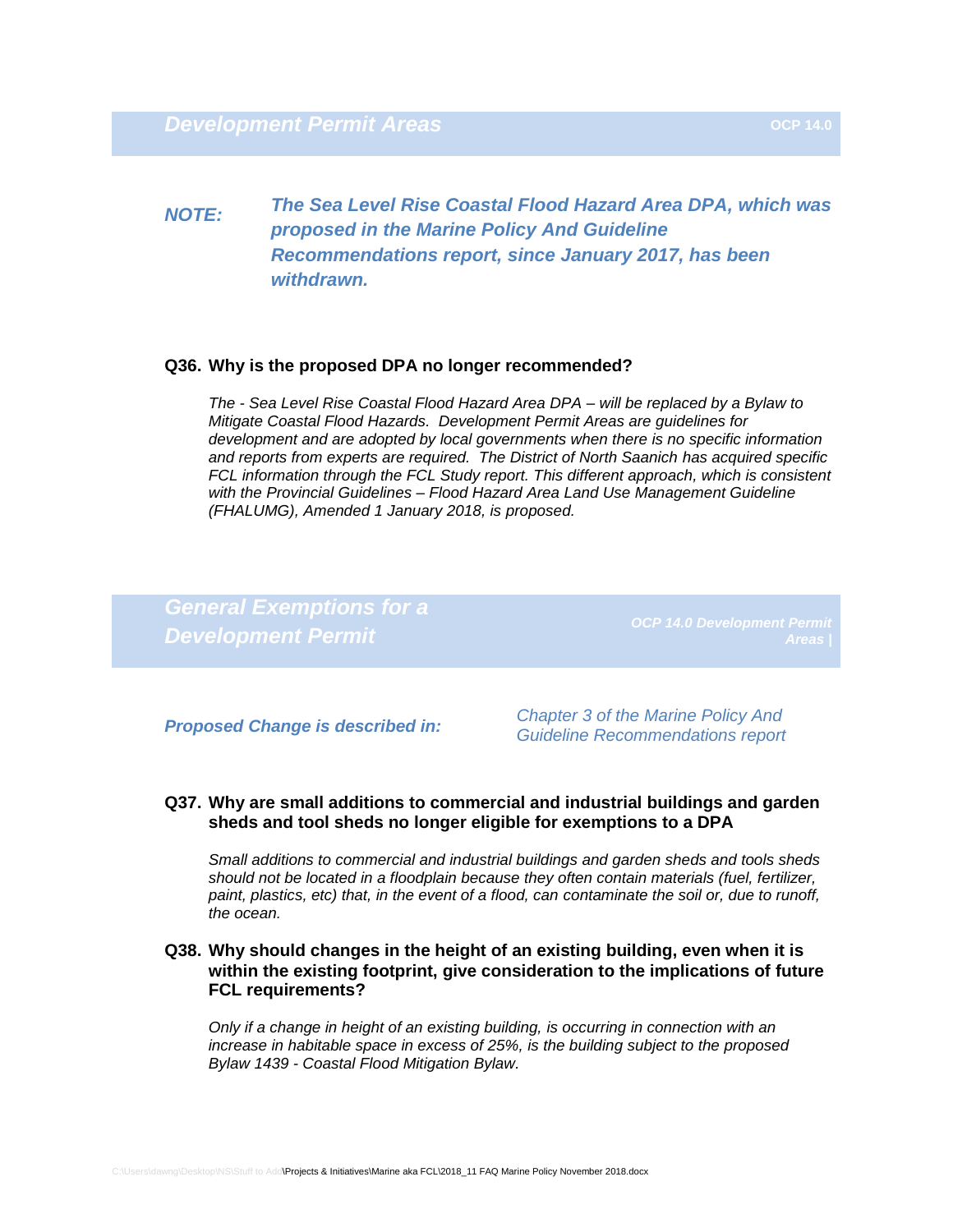#### **Q39. Why should small structures (less than or equal to 10 m<sup>2</sup> ) be setback so they are inland of the future estimated natural boundary?**

*These types of small structures should be setback 15 m from the future estimated natural boundary to ensure they are not exposed to a growing risk of coastal flooding. The method for defining the future estimated natural boundary is provided in the proposed Bylaw 1439 - Coastal Flood Mitigation Bylaw.*

#### **Q40. What is the future estimated natural boundary?**

*The future estimated natural boundary is the location to which it is expected the natural boundary will migrate as sea levels rise to a specific level. The method for determining the location of the future estimated natural boundary is provided in the proposed Bylaw 1439 - Coastal Flood Mitigation Bylaw.*

#### **Q41. Why should coastal flood-related mitigation measures be eligible for an exemption to a DPA as an emergency work?**

*As sea levels rise, existing developments will become more exposed to a coastal flooding hazard and it may be necessary to undertake emergency measures to prevent flooding. This change will make emergency measures undertaken for this purpose similar to measures allowed to remove trees where they are an immediate danger or hazard. Emergency measures do not require a development permit.*

#### **Q42. Why should the construction of a single family residential dwelling in DPA 8 be subject to the proposed Coastal Flood Mitigation Bylaw?**

*This development permit area addresses the appearance of intensive residential development rather than the protection of development from the coastal flooding hazard.*